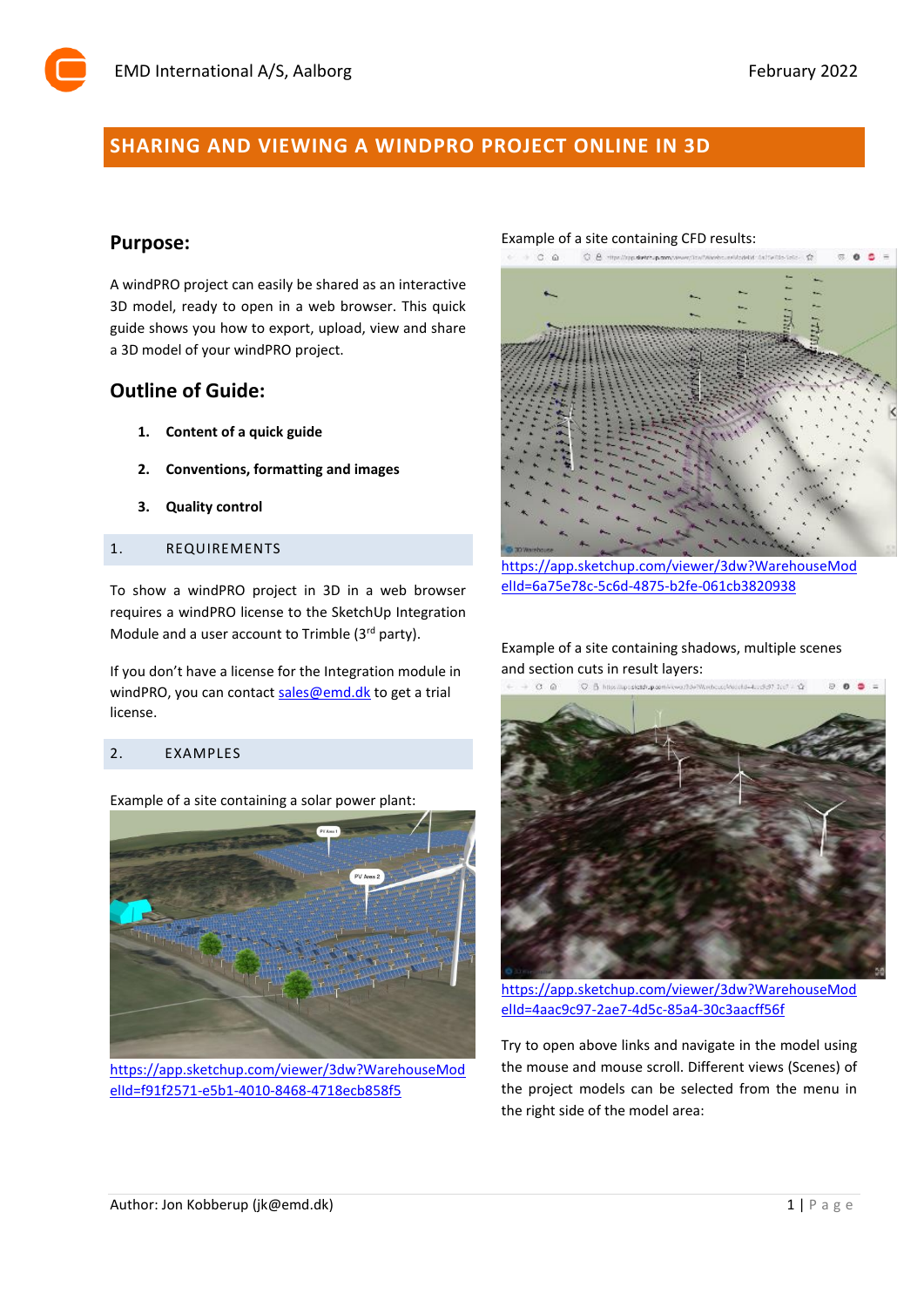## **Quick Guide – Sharing and viewing a windPRO project online in 3D**



These 3D models can also be viewed on a phone or tablet in AR mode (requires an app):



The project model can also be integrated on a website using html snippets.

### 3. EXPORT WINDPRO PROJECT TO SKETCHUP

SketchUp Make 2017 is free for non-commercial use and can be installed for evaluation purposes, and it has all the needed functionalities. The procedure is quite simple once SketchUp is installed, and it requires no SketchUp skills.

In case you have never used SketchUp or the SketchUp Integration Module before, follow the guidelines from the **Quick [guide to SketchUp Integration Module](https://www.emd.dk/redirectUrl.php?category=windPRO&id=SketchupQuickGuide)** to create a SketchUp version of the windPRO project.

There you will learn how to export windPRO objects to the SketchUp desktop application.

The rest of this quick guide will build upon the actions taken in the [Quick guide to SketchUp Integration](https://www.emd.dk/redirectUrl.php?category=windPRO&id=SketchupQuickGuide)  [Module](https://www.emd.dk/redirectUrl.php?category=windPRO&id=SketchupQuickGuide) and shows how to take the 3D model from the SketchUp desktop application to the web interface.

Open the exporter tool in windPRO from the Tools menu:

| Tools     | Data Calculation Window<br>Help            |
|-----------|--------------------------------------------|
|           | Cut Project                                |
|           | Terminate other windPRO                    |
|           | Show terrain profile                       |
| W         | Show/update 3D Map View Window             |
| h.        | Create a quick-profile                     |
| ₽         | Map Composer                               |
|           | Import streetview to Photomontage          |
| $\bullet$ | Google Earth export                        |
| Œ         | Syncronize WP objects in Google Earth view |
|           | Sketchup                                   |

#### 4. CREATE SCENES FOR THE MODEL

Once the desired elements from windPRO is exported to SketchUp, you can set up some scenes. This is optional, but very helpful (see the examples shown on page 1).

A scene mainly defines a camera viewpoint, but also it defines which layers (tags) and section cuts should be visible and the painting style. When sharing the model (or when saving it as .kmz for Google Earth) these Scenes is available for the viewer.

Use the orbit tool  $\bigoplus$  to orient the view angle.

Select what layers (tags) that should be visible and click the  $\bigoplus$  button to save the settings as a Scene:

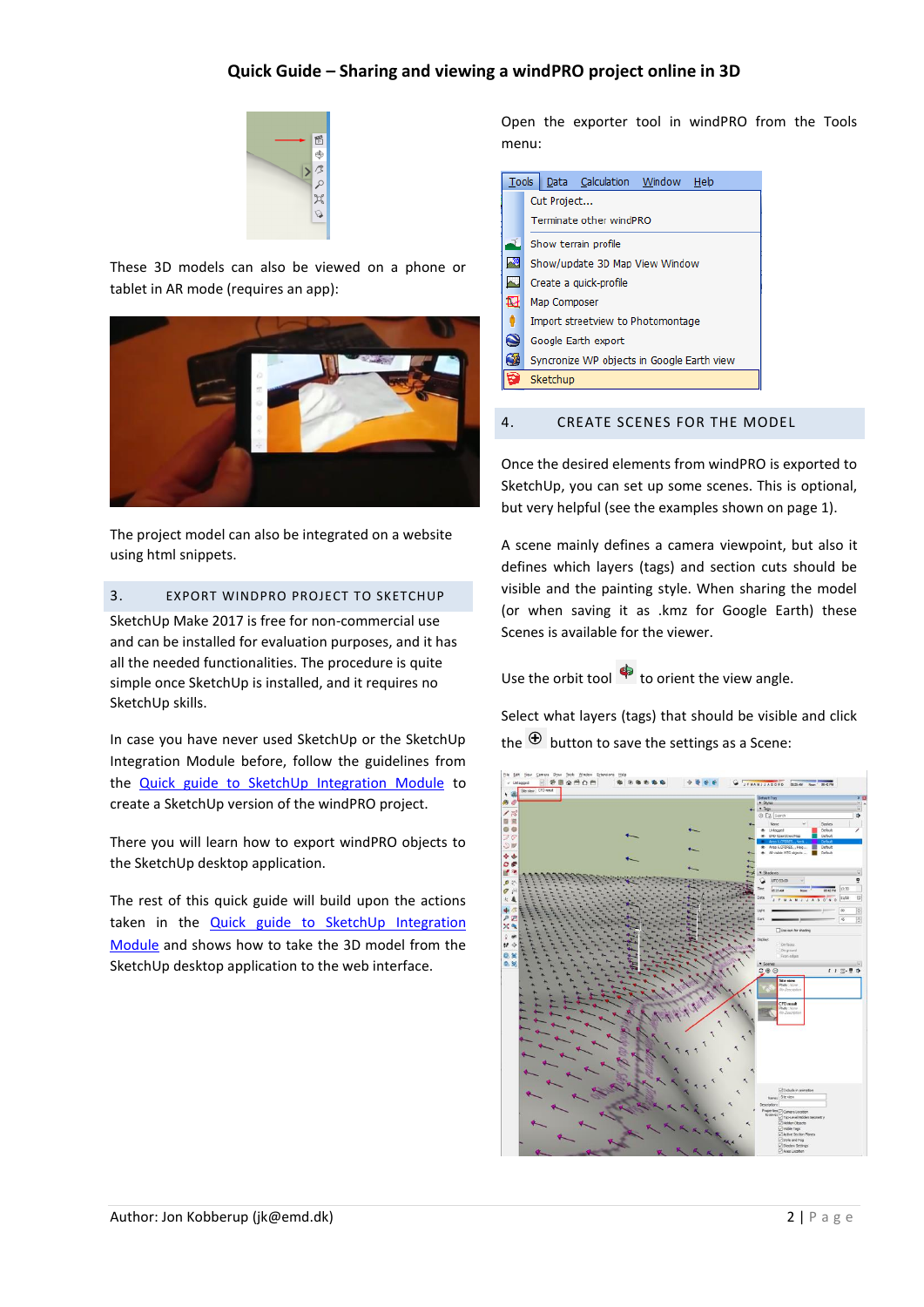## **Quick Guide – Sharing and viewing a windPRO project online in 3D**

Also, section cuts can be created and activated from the tools menu, and saved with a Scene.

#### UPLOAD THE MODEL TO 3D WAREHOUSE

This will publish the model and make it shareable. To share the model without making it available to the public, simply save and share the SketchUp .skp project file and let the viewer open it i[n SketchUp Free for web.](https://app.sketchup.com/app?hl=en)

First, open the Window menu and select 3D Warehouse:

| Aparadons da Serra basic project_w33p_2021_Sketchup.skp - SketchUp Pro 2021 |               |                          |      |                |
|-----------------------------------------------------------------------------|---------------|--------------------------|------|----------------|
| Draw Tools<br>Edit View<br>Camera<br>File                                   | <b>Window</b> | <b>Extensions</b>        | Help |                |
| $\checkmark$<br>Untagged<br>✓                                               | 命日            | Default Tray             |      | <b>PB</b><br>郾 |
| <b>CFD</b> result<br>Site view<br>谕                                         |               | Manage Trays<br>New Tray |      |                |
|                                                                             |               | Model Info               |      |                |
|                                                                             |               | <b>Preferences</b>       |      |                |
|                                                                             |               | <b>3D Warehouse</b>      |      |                |
|                                                                             |               |                          |      |                |

Then, click the upload project button:

| <sup>9</sup> 3D Warehouse                       |                  |                                                       | $\times$<br>$\sim$ |
|-------------------------------------------------|------------------|-------------------------------------------------------|--------------------|
| $\Leftrightarrow$ $\Leftrightarrow$ $\triangle$ |                  |                                                       |                    |
| <b>3D</b> Warehouse                             | All Categories v | Search for Products, Models, Collections, or Catalogs | EMD Internati      |
| <b>Curated Collections</b>                      |                  |                                                       |                    |

Next, enter the project details as needed:

|                                                                                                                                                                                                                                                               |                                                                        | <b>MODEL DETAILS</b> |                       |                               |
|---------------------------------------------------------------------------------------------------------------------------------------------------------------------------------------------------------------------------------------------------------------|------------------------------------------------------------------------|----------------------|-----------------------|-------------------------------|
| Aparadons da Serra basic project_w33p_2021_Sketchup.skp                                                                                                                                                                                                       |                                                                        |                      |                       |                               |
| Title *                                                                                                                                                                                                                                                       | 26/100                                                                 | Upload Context*      | Category              |                               |
| windPRO demo project - CFD                                                                                                                                                                                                                                    |                                                                        | My Account           |                       | Assign Category               |
| <b>Description</b><br>This is a windPRO project exported to SketchUp.<br>windPRO is the worlds most used software suite for design and planning of                                                                                                            | wind farm projects. windPRO can generate surface elevation and texture |                      | 483/1000              | <b>Help ot</b><br>Give your m |
| from many GIS sources including WMS/TMS, and comes with build-in access<br>to many world-wide and country specific data sources. Also it has an<br>advanced Photomatching tool "Photomontage" that also works with<br>SketchUp.<br>Private Model <sup>2</sup> |                                                                        |                      | $\times$ Pick a categ | $\angle$ Add a quick          |

When you click the Upload button, the 3D project can be viewed from it's own webpage with a unique ID:

[https://3dwarehouse.sketchup.com/model/6a75e78c-5c6d-](https://3dwarehouse.sketchup.com/model/6a75e78c-5c6d-4875-b2fe-061cb3820938/windPRO-demo-project-CFD)[4875-b2fe-061cb3820938/windPRO-demo-project-CFD](https://3dwarehouse.sketchup.com/model/6a75e78c-5c6d-4875-b2fe-061cb3820938/windPRO-demo-project-CFD)



Optional: To share the model without the 3D warehouse frame, then use this link and replace the model ID with your model ID:

[https://app.sketchup.com/viewer/3dw?WarehouseModelId=6](https://app.sketchup.com/viewer/3dw?WarehouseModelId=6a75e78c-5c6d-4875-b2fe-061cb3820938) [a75e78c-5c6d-4875-b2fe-061cb3820938](https://app.sketchup.com/viewer/3dw?WarehouseModelId=6a75e78c-5c6d-4875-b2fe-061cb3820938)

The model can be embedded on a web-page. Click the button below:



The project model can also be shown on a tablet or phone using the SketchUp Viewer App.

Visit Trimble's website on your phone or tablet to install the viewer app: